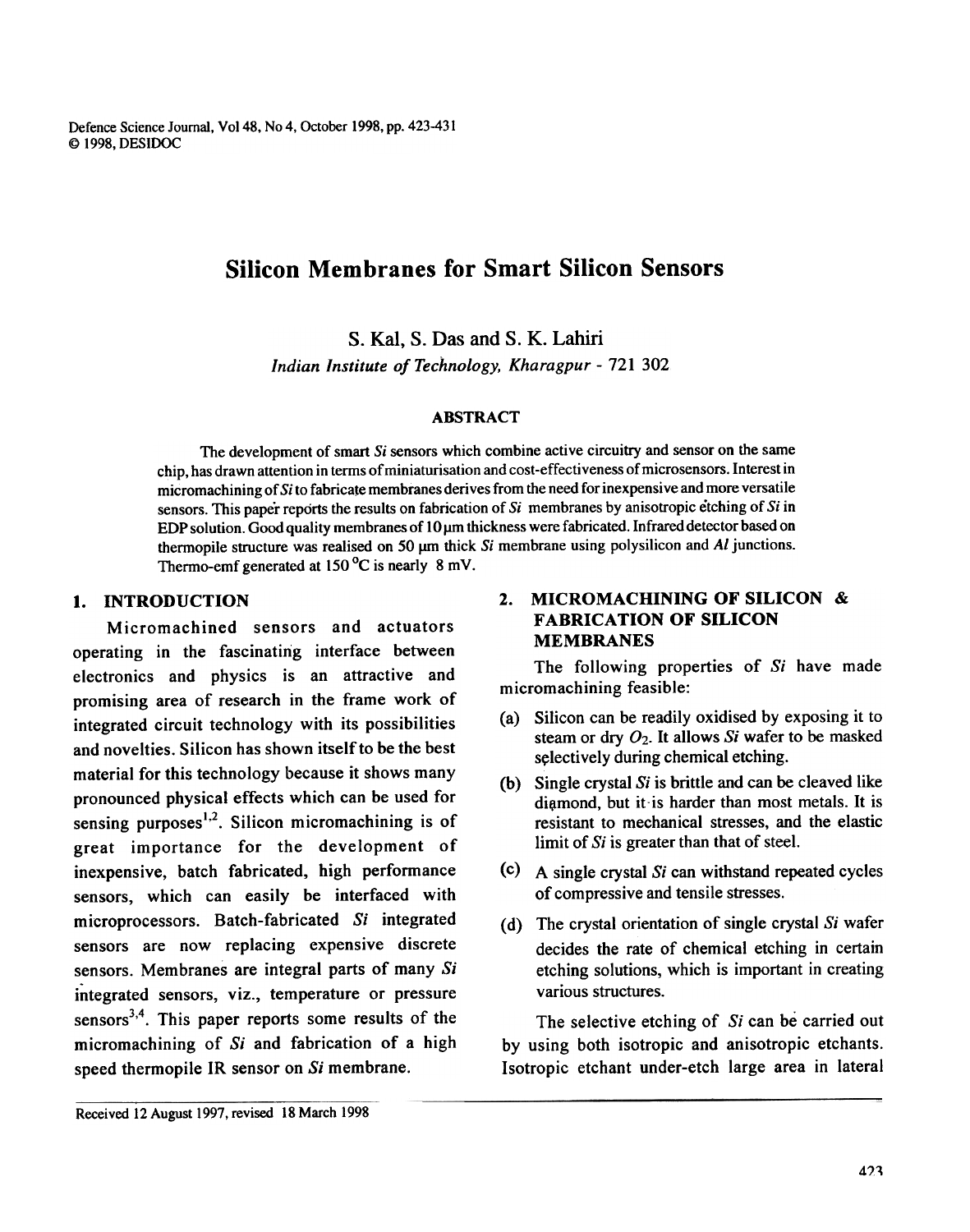

Figure 1. Schematic of anisotropic etch-profile on silicon wafer

directions than the area defined by mask opening. On the other hand, anisotropic etchant, which is also known as orientation-dependent or crystallographic etchant, etches the Si surface at different rates in different directions in the crystal lattice. They can form well-defined shapes with sharp edges and corners<sup>5</sup>. The two most widely used anisotropic etchant are EDP and KOH. EDP etchant is a mixture of ethylenediamine (EN), pyrocatechol and  $H_2O<sup>6</sup>$ . Potassium hydroxide etchant exhibits a much higher (110) to (111) etch rate ratios than EDP. A disadvantage of  $KOH$  is that  $SiO<sub>2</sub>$  is etched at a rate which preclude use of  $SiO<sub>2</sub>$  as mask in many applications. In structures requiring long etchant times,  $Si<sub>3</sub>N<sub>4</sub>$  is the preferred masking material for KOH. The etch-stop technique used for KOH etchant poses another difficulty. The electrochemically-controlled etch-stop technique used in this type of etchant, requires a complex setup with  $Pt$  electrodes and a vacuum holder for the wafer.

EDP etchant has main advantage that it is highly selective over materials like  $SiO_2$ ,  $Si<sub>3</sub>N<sub>4</sub>$ , Cr and Au. Also etch-stop technique used in case of EDP is very simple. These two reasons are sufficient to make use of EDP a popular choice. The anisotropic etch rate of EDP solution depends on the temperature, composition of the etchant and the density of atomic bonds on an exposed Si plane. The exposed <111> planes are etched slowly, <110> planes are usually etched rapidly and  $\leq 100$  planes

have only  $\leq$ 111> and  $\leq$ 100> facets. The Si wafers are mostly used for anisotropic etching, such as <100> wafers and <110> wafers. The orientation, size and shape of the oxide opening on the wafer surface also play a part in determining the type of hole formed. For examples, if a square hole is opened in an oxide layer on a  $\leq 100$  wafer, treatment with anisotropic etchant can create an upside down pyramid pit. Four sets of <111> planes intersect the surface of a  $\langle 100 \rangle$  wafer along the two perpendicular < 110> directions that lie in the surface plane. During anisotropic etching, the exposed <100> surface plane is etched downwards at a constant rate, giving the pit a flat bottom at the end of the etch process. At the edges of hole, four inward slanting  $\leq$ 111> planes form the walls of the pit. As etching continues, more of the  $\leq$ 111> planes is exposed and the area of the flat bottom shrinks. Eventually, the <111> planes meet at a point and the flat bottom is gone. The etching then stops because no readily attacked planes are exposed. Figure 1 shows the schematic of etching profile on  $Si$  wafer. The size of the oxide pattern determines not only the area of the pit on the wafer surface but also the depth of the pit. The longer the square oxide opening, the deeper the point at which the  $\le$ 111> side walls of the pit intersect. If the oxide opening is large enough, the  $\leq$ 111 $>$  planes do not intersect within the wafer. The etched pit, therefore, extends all the way through the wafer, creating a small square opening on the bottom surface. It is, therefore, evident that shape and size of the oxide opening can decide the structure of etched pit. In this way V-groove, trench, pyramid, membrane, cantilever, etc. can be easily formed by micromachining of Si.

A simpler way to achieve a thin membrane would have been to etch a wafer for a period just short of what it would take to etch through it. But it is difficult to make membrane of uniform thickness by this method, because the thickness of the membrane is determined by that of the wafer, and the wafer thickness varies typically by  $10 \mu m$  or more both across a single wafer and from one wafer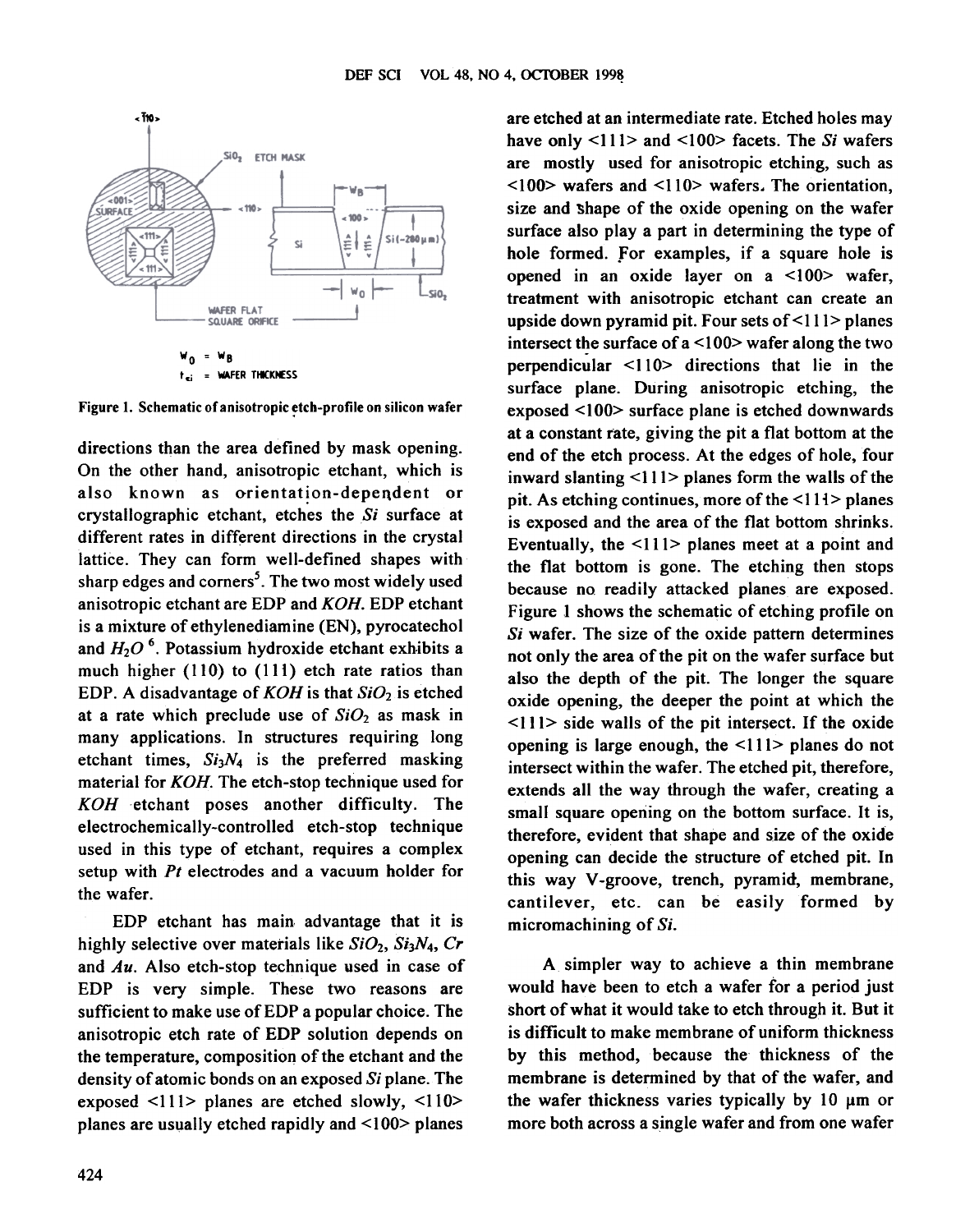

Figure 2. Experimental setup for silico i membrane etching using EDP solution

to another. Membranes of more precisely defined thickness and shape can be created by a technique that exploits another property of anisotropic etchant. The rate at which the solution etches a wafer depends also on the extent to which the  $Si$  is doped with impurity atoms<sup>7</sup>. For examples, the anisotropic etchant like EDP etches heavily boron-doped Si at a much slower rate than lightly boron-doped Si. Therefore to control the membrane thickness, a precisely defined junction depth of boron could be created by the standard process of pre-deposition and drive-in diffusions. The thickness of the heavily boron-doped layer will be the thickness of the membrane.

The first step of reaction in the EDP solution is the ionisation step, where EN combines with  $H_2O$ to give free (OH) radical. Therefore, it is evident that  $H_2O$  is the part of the reaction and is not a diluting agent. Pyrocatechol is a complexing agent which forms complexes with the reaction products on the Si surface. The complex pyrocatecholate is soluble in EN. Oxidationreduction reaction follows after ionisation reaction step.

### 3. MEMBRANE ETCHING PROCESS

The first step in creating a membrane is to grow a thick and defect-free pure  $SiO<sub>2</sub>$  by thermal oxidation. The thermal oxide layer is used to protect the backside of Si wafer during boron diffusion in the front side for creating a  $p$ -stop layer. The boron concentration required to create a p-stop layer should be  $10^{19}$ - $10^{20}$  atoms/cc. The thickness of the membfane is decided by boron diffusion depth. Boron was diffused in Si from a solid source BN-IIOO. The pre-deposition diffusion was done at 1100 °C for 30 min. followed by drive-in diffusion at 1175 °C for 10-150-20 min. in dry-wet-dry  $O_2$ atmosphere. The diffusion parameters were decided from the process simulation results using SUPREM to have concentration nearly  $10^{20}$  atoms/cc. After etch-stop boron diffusion, windows for membrane were opened by photolithography. During Si etch,  $SiO<sub>2</sub>$  acts as mask whose etch rate in EDP solution is about 20 nm/hr compared to 30-50  $\mu$ m/hr for Si. The quality of mask oxide plays a very important role in Si etching process. The purity of  $O_2$  used in oxidation, porosity in  $SiO<sub>2</sub>$ , oxide thickness and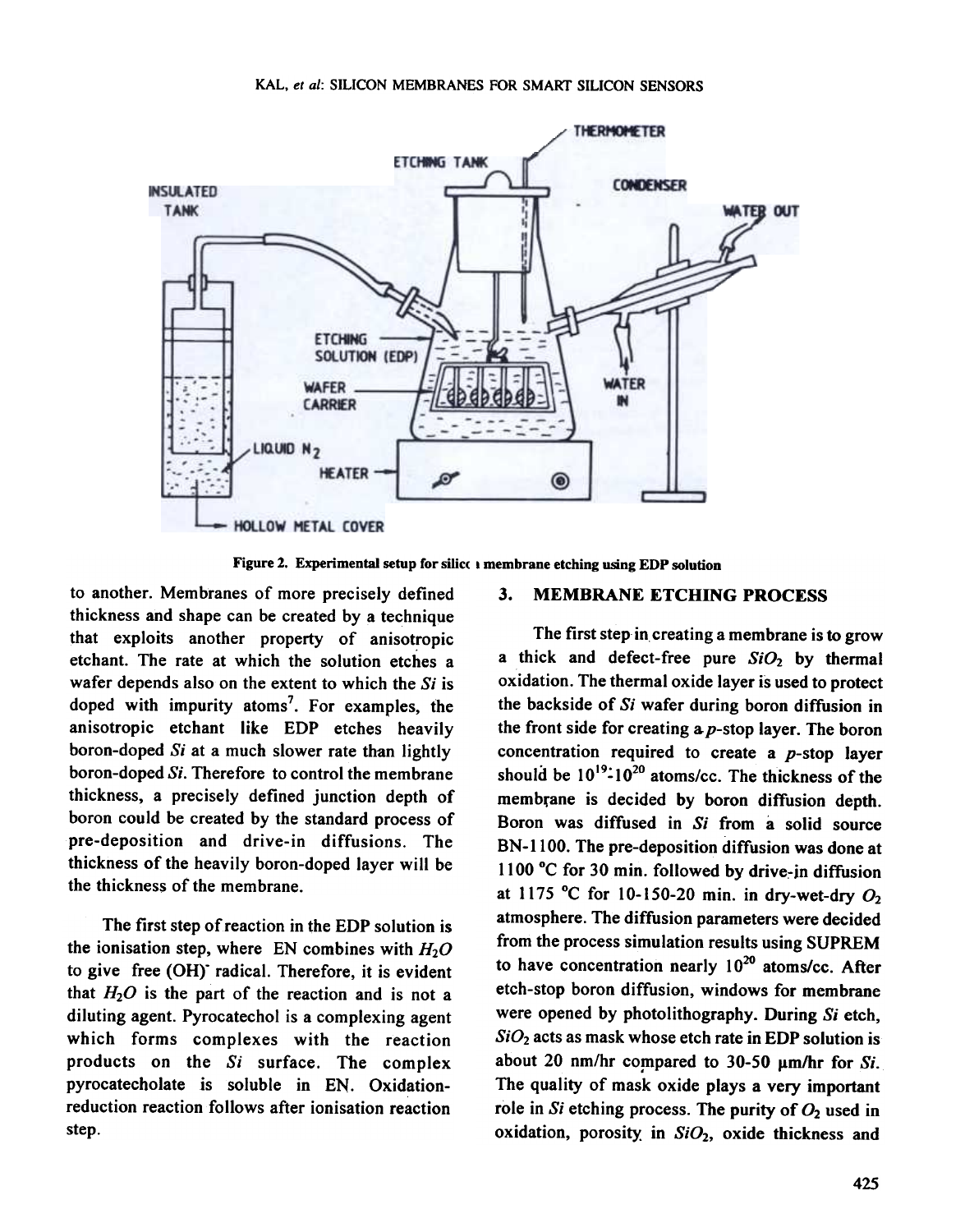

Figure 3. Etch rate of silicon as a function of temperature for two compositions or EDP etching solution.



Figure 4. Photomicrograph of etch pits formed on  $SiO<sub>2</sub>$  surface when etching done at a higher temperature.

temperature of EDP solution contribute to the successful etching of  $Si$ -membranes<sup>4,8</sup>.

The EDP etching solution was prepared using 49.6 mole per cent  $H<sub>2</sub>O$  (112 cc), 46.4 mole per cent EN (387 cc) and 4 mole per cent pyrocatechol  $(55 g)$ . The mixture was stirred well in a beaker to dissolve pyrocatechol and then poured into a special etching tank which had an inlet for  $N_2$  gas flow and an outlet for condensation. The membrane etching arrangement is shown in Fig. 2. Ethylenediamine is highly toxic and corrosive chemical, and readily gets oxidised. So, a stream of  $N_2$  was bubbled through the etching solution to prevent oxidation of the amine and to provide agitation of the sample. A  $H<sub>2</sub>O$  cooling system was provided to avoid the evaporation of volatile substrates at high



Figure 5. Photomicrograph of silicon membrane fabricated by anisotropic EDP etching.

temperature. The temperature of the EDP etchant was. maintained at 100 °C during etching and the etch rate was  $35 \mu m/hr$ . The temperature dependence of etch rate of Si in EDP solution for two different composition is shown in Fig. 3. The etch rate was determined by measuring the step profile using Taylor-Hobson laser profiler. The results indicate that the etch rate is faster, and the selectivity of Si etching decreases when the etching is carried out at a temperature more than 125 °C. Pin holes and etch pits were found on oxide surface when etching was done at a higher temperature. Photomicrograph of Fig. 4. shows such types of square etch pit. Black squared regions in Fig. 4 are the etch pits. The temperature range of 100-125 °C was found suitable for the membrane etching using EDP, especially when the substrate is required to be processed further. After the etching was completed, the wafer was thoroughly cleaned in Dl water and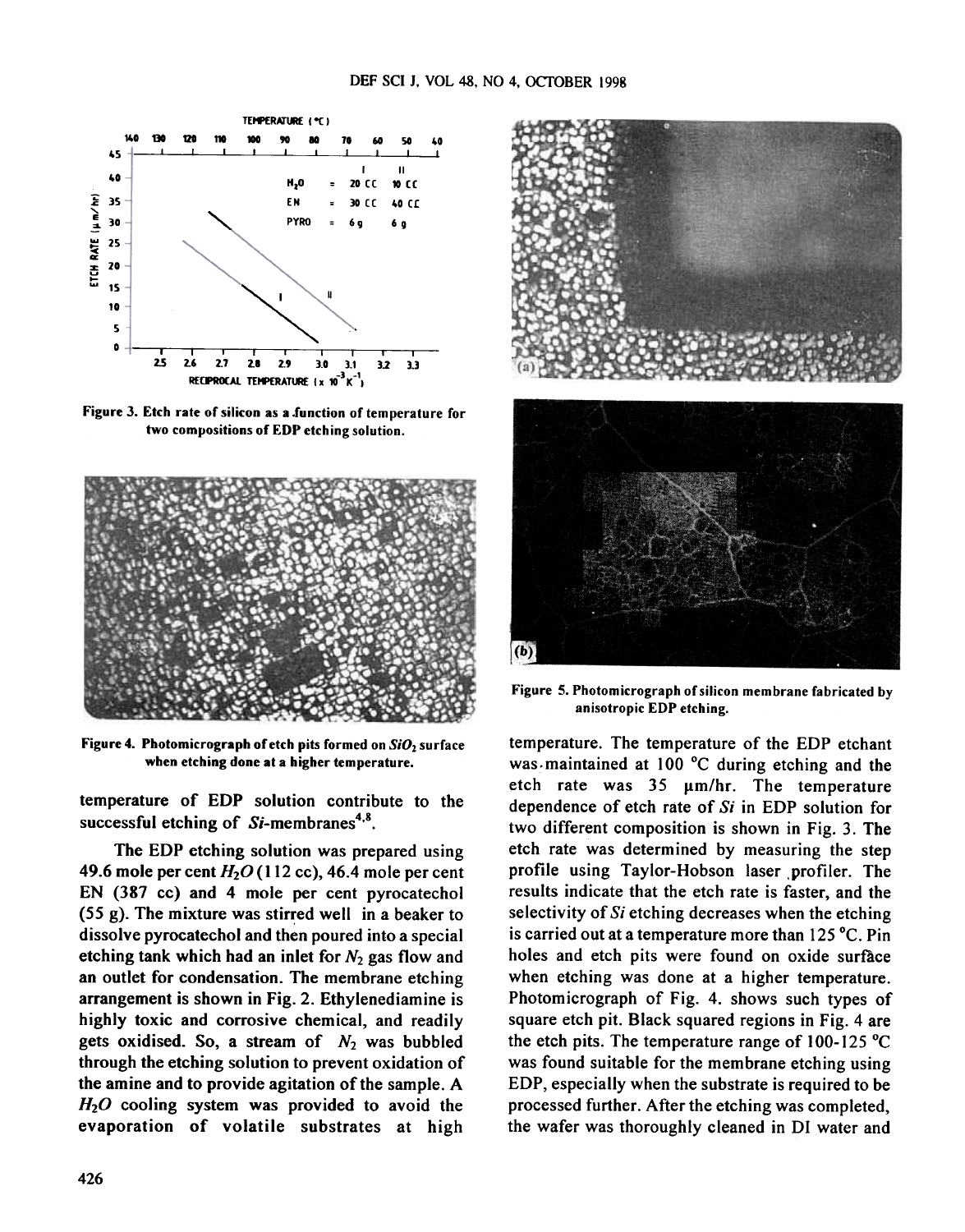dried under laminar flow. The photomicrograph of the Si membrane fabricated by EDP etching is shown in Figs 5(a)-(b). In Fig. 5(a), illuminated region is the membrane formed after  $Si$  etching, whereas black region is the substrate. Illuminated and focussed membrane is shown in Fig.5 (b). Substrate surface is out of focus and is seen black here.

### 4. DESIGN & FABRICATION OF INFRARED DETECTOR

A large spectrum of emitted radiation from a hot body lies in the IR region. The relation between the body temperature and frequency spectrum of emitted radiation can be used to find the temperature of the body. Two fundamental IR detectors available today are thermal detectors and photon detectors. The two-step transduction process of thermal detector is considerably slower than the single-step process associated with photon devices. However, in applications where high speed is not of primary importance, the thermal detectors have a number of advantages, including a broad spectral response, low cost, ease of operation and insensitivity to ambient temperature. Among thermal detectors, two of the most common detectors are thermopile and pyroelectric devices. Thermopile detectors require no bias voltage and are used over a wider temperature range and easily interfaced with monolithic circuitry. When a number of thermocouples are joined in series to amplify the output voltage, they are called thermopile detectors. The advantage of thermocouple is that it comes to thermal equilibrium quite rapidly in the system because of its small mass<sup>9,10</sup>. The thermopile detectors make use of Seebeck effect which arises from the fact that the density of charge carriers (electron in metal) differs from one conductor to another and depends upon the temperature. The basic  $Si$  thermopile IR detector structure is shown in Fig. 6. It consists of a series of thermocouples whose hot junctions are supported by a thin Si membrane (window) and whose cold junctions are on the thick chip rim. Since the boron-doped  $p^+$  membrane is a good electrical conductor, the couples must be insulated



Figure 6. Basic silicon thermopile IR detector structure

from the membrane. Chemicalvapour deposition (CVD) grown  $SiO<sub>2</sub>$  is used as a insulated layer. The metal A and B constitute the thermocouple. In our Istudy, doped-poly  $Si$  and  $Al$  are used as metal A and metal B, respectively. The membrane area is generally coated with a thin layer of an absorbing material, such as bismuth black. so that energy incident on the chip is absorbed efficiently over a broad spectral range from visible to far infrared. The thermal conductivity of the Si membrane is a relatively strong function of doping concer.tration. It is evident that the  $Si$  membrane has the lowest thermal resistance and cannot be easily loaded with any other material. For a temperature difference.  $\Delta T$  between the hot and cold junctions, a voltage will be developed across the thermopile which is equal to

$$
V = N\alpha_s \Delta T \tag{1}
$$

where  $\alpha_s$  is the Seebeck coefficient of the two materials and  $N$  is the total number of couples. In addition to the d.c. response, it is useful to compute the transient response of the device. The time constant of a thermopile radiation detector is defined as

$$
\tau = R_{\mu} C_{\mu}
$$
 (2)

where  $C_{th}$  is the thermal capacitance of the window and  $R_{th}$  is the thermal resistance between the appropriate tap point in the resistor string and the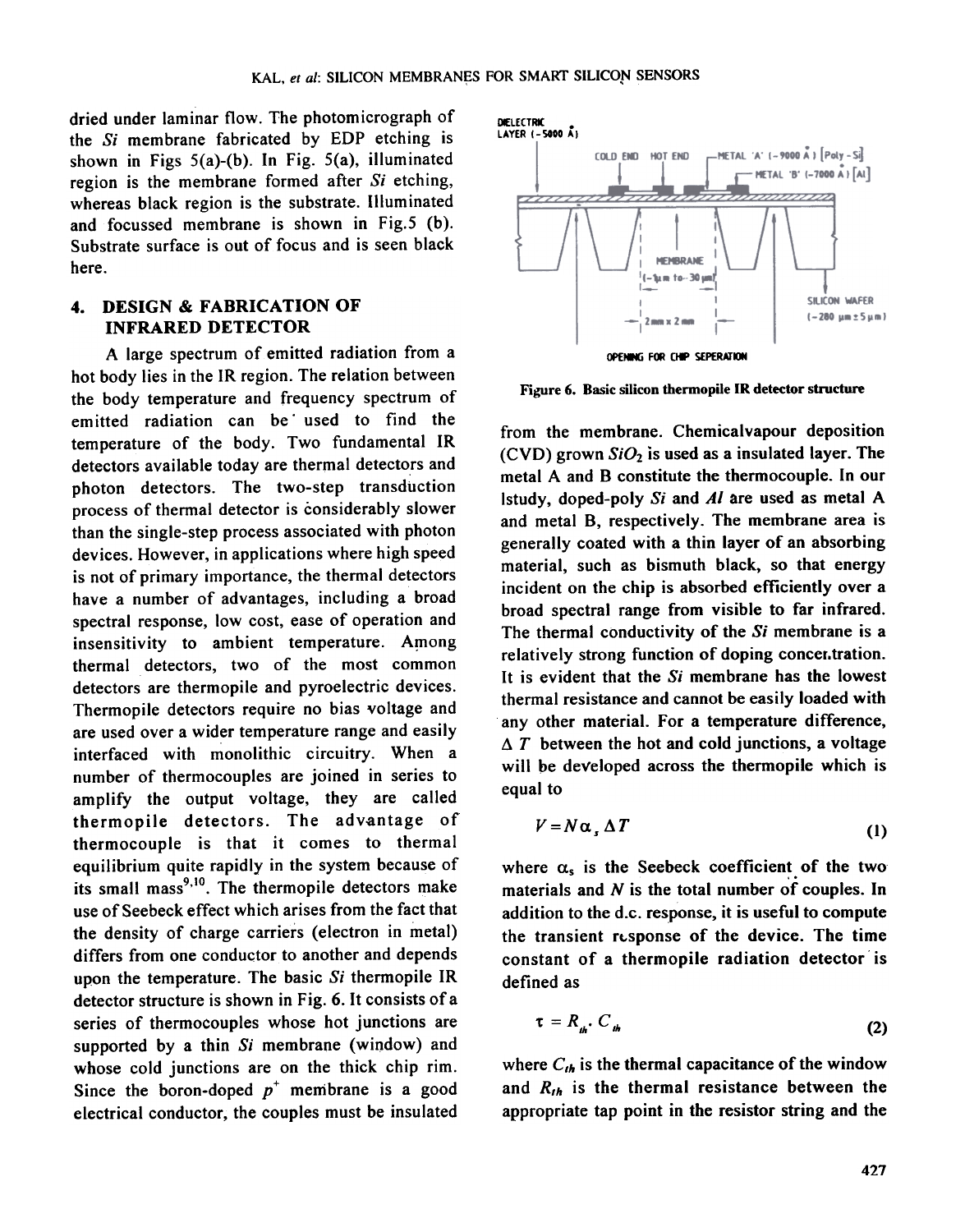

Figure 7. Photomicrograph of a fabricated thermopile IR detector.

rim. A figure of merit for a thermocouple material is defined as

$$
Z = (\alpha^2 \sigma) / k \tag{3}
$$

where  $\alpha$  is thermoelectric power,  $\sigma$  is electrical conductivity and  $k$  is thermal conductivity. The materials for thermopile are selected such that they can be deposited and patterned easily on Si and  $SiO<sub>2</sub>$ , have good adhesion on  $SiO<sub>2</sub>$ , have higher figure of merit and low time constant. Polysilicon and Al are chosen for our work on microsensor because (i) they are compatible to each other as far as adhesion and thermo-emf are concerned, (ii) they are easily deposited and patterned, (iii) they produce thermo-emf in the millivolt range, and (iv) they have moderate responsivity and speed.

Initially  $p^+$  etch-stop layer is fabricated by diffusion of boron from the polished front side of the wafer. The temperature and time for the pre-deposition (source: BN-IIOO) and drive-in diffusion are 1100 °C (30 min) and 1175 °C (150 min), respectively. The diffusion sheet resistance was found to be 2-3  $\Omega/\Box$ . During drive-in diffusion in  $O_2$ , insulating  $SiO_2$  layer is grown. Polysilicon and A/ films were then deposited and patterned sequentially to fabricate the detector patterned sequentiarly to recreate the correlation beam sputtering technique<sup>11</sup>. Oxidised Si wafers were loaded into the dual ion beam deposition system and the chamber was evacuated to  $10^{-6}$  Torr.



Figure 8. Plot of peak emf vs hot-probe temperature of thermopile structure.

The neutralised  $Ar$  ion beam bombards on the Si target ahd the sputtered material is deposited on the substrate. The energy and current density of the Ar ion beam were typically 1000 eV and  $7 \text{ mA/cm}^2$ , respectively. The temperature of the substrate was kept at 150 °C during deposition and the deposition rate was 100-120 A/min. The as-deposited polysilicon film was lithographically patterned and annealed at 1000 °C for 30 min in  $N_2/10$  per cent  $H_2$ ambient. Aluminium film was deposited on the patterned polysilicon film and subsequently patterned to get the detector structure. The membranes were then formed by anisotropic EDP etching of Si from the backside of the substrate to support the hot junction of the thermocouple. The thermopile is protected from EDP by covering the pattern with special wax which has high melting point ( $>100$  °C). The membrane etching process is discussed in Section II.

The diaphragm is realised by etching through the backside of the wafer after the patterns are formed on the front side. The window regions at backside are aligned with reference to the front side pattern by mask alignment using IR source and video display of the pattern using CCD camera. A special mask alignment test zig was made for this purpose. After membrane etching, wax was removed and the wafers were cleaned thoroughly. The photomicrograph of a fabricated thermopile IR detector is shown in Fig. 7. The number of thermocouple elements connected in series were 19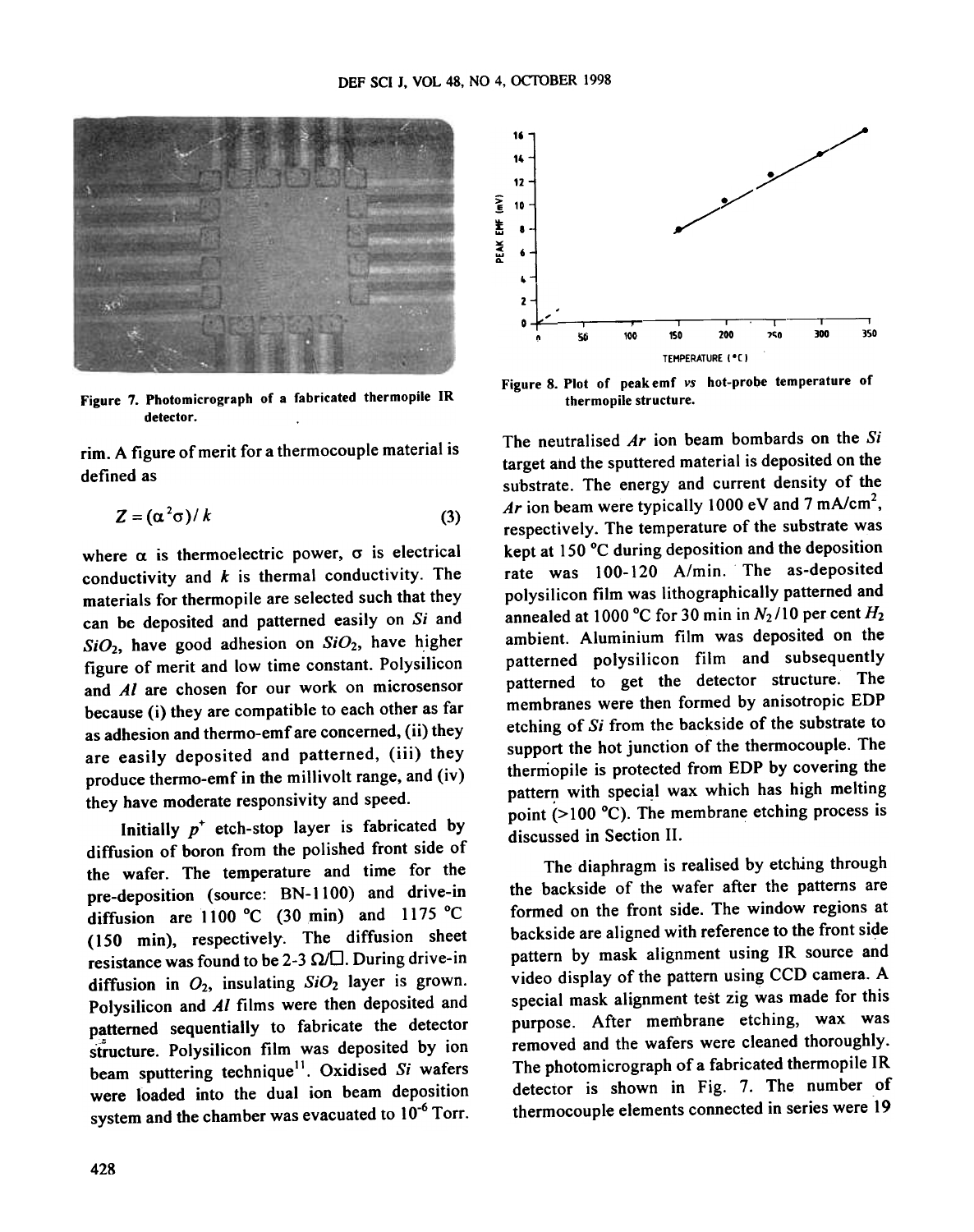and the total resistance of the thermopile structure was measured as 134 k $\Omega$ . The thickness of polysilicon and  $AI$  lines were measured by Taylor-Hobson surface profiler and the values were 0.96  $\mu$ m, and 0.77  $\mu$ m respectively<sup>4</sup>.

A preliminary testing of the thermopile fabricated on Si wafer has been carried out to measure the thermo-emf generated by the device. The wafer containing the sensors was placed on the chuck of a probing station and the bondpods of the thermopile were probed. The probes were connected to the input of a sensitive d.c. microvoltmeter. A pointed hot metal probe attached with the hot tip of a soldering iron was brought close to the hot junction of the thermopile and touched with the device surface. Instantaneous change of the thermopile output voltage  $\mathbf{w}$ as recorded in the d.c. microvoltmeter at regular intervals of time. The output voltage first increased rapidly, reached a maximum value and then decreased slowly because of falling temperature difference between the junctions due to the gradual conduction of heat from hot to cold junction. The observations were repeated for different hot-probe temperatures. The temperature of the hot-probe was found by attaching a chromel-alumel thermocouple at the hot region of the membrane. The method of testing was not much accurate and the temperature measurement accuracy was within 5-10 per cent. The plot of peak emf with hot-probe temperature is shown in Fig. 8. The value of thermopile voltage was about 15  $\mu$ V/ °C above room temperature. The heat loss of hot-probe due to radiation into atmosphere and absorption by test surface, etc. were not taken into account. An accurate measurement setup for testing the thermopile is being developed for transient measurements and accurate measurement of thermo-emf.

### 5. CONCLUSION

Silicon micromachining and membrane formation techniques described are useful for realising a variety of microelectromechanical sensors and systems (MEMS) for wide ranging applications. The sensitive thermal sensor realised

using a series of thermocouples on the  $Si$  membrane is used in rapid thermal processors in various industries. Membranes are commonly used in pressure sensors.

## **REFERENCES**

- 1. Peterson, K.E. Silicon as mechanical material. Proc. IEEE, 1982, 70, 420-57.
- 2. Mo, J. et al. Micromachining for improvement of integrated ultrasonic transducer. IEEE Trans. Electron Devices, 1990, 37, 134.
- 3. Nieveld, G.D. Thermopile fabricated using silicon planar technology. Sens. & Actuators, 1983,3,179-83.
- 4. Chatterjee, G. Development of silicon microsensor for infrared detection. IIT, Kharagpur, 1991. MTech Dissertation (Unpublished).
- 5. Bassous, E.; Baron, E.F. The fabrication of high precision nozzles by the anisotropic etching of <100> silicon. J. Electrochem. Soc., 1978, 125(8), 1321-27.
- 6. Finne, R.M.; Klein, D.A. A water-amine -complexing agent system for etching silicon. J. Electrochem. Soc., 1967,114 (9) , 965.
- 7. Bohg, A. Ethylene diamine-pyrocatechol-water mixture shows etching anomaly in boron-doped silicon. *J. Electrochem. Soc.*, 1971, 118(2), 401-02.
- 8. Lalchandani, D. Development of smart silicon sensors based on integrated silicon thermopile. HT, Kharagpur, 1992. MTech Dissertation (Unpublished).
- 9. Van Herwarreden, A.W. Thermal vacuum sensors based on thermopile. The. Netherlands, 1987. PhD Thesis (Unpublished).
- 10. Lahiji, G.R.; Wise, K.D., A batch fabricated silicon thermopile infrared detector. IEEE Trans. Electron Devices, 1982, 29(1), 14-22.

Das, S.; Chaudhuri, A.K.; Lahiri, S.K. Microstructural and electrical characterisation of ion beam sputtered polysilicon films for microelectronic applications. Thin Solid Films, 1993, 235, 215-21.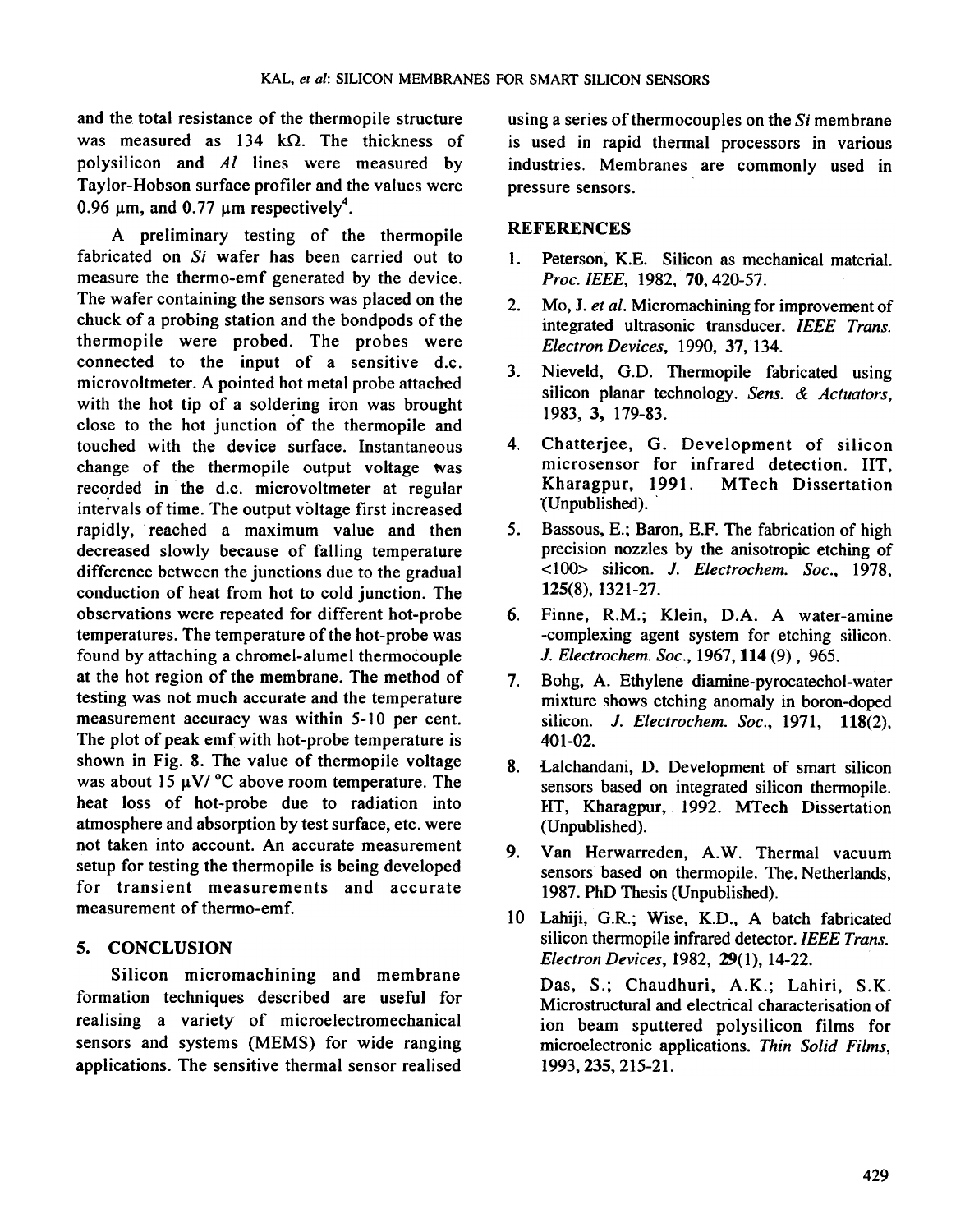#### Contributors



Dr S Kal received his PhD in Electronics & Electrical Communication Engineering from the Indian Institute of Technology (lIT). Kharagpur. in 1983. He visited Ruhr University, Bochum, West Germany. as a DAAD fellow during the period 1984-85 and worked on technology for isoplanar oxide isolated integrated injection logic. He joined lIT, Kharagpur in 1986 and presently. he is Associate Professor in the Department of Electronics & ECE. He visited the University of Erlangen-Nurnberg. Germany. under DAAD re-invitation programme and worked on shallow junction devices for submicron VLSI during May-July 1993. He was awarded International Exchange Fellowship-1997 by INSA. New Delhi and visited Germany for five months. He has published more than 60 research papers in national and international journals. He played a key role in setting up the Microelectronics Centfe at IIT for carrying out experimental research in silicon devices and ICs. He has conducted many students' projects and PhD programmes in bipolar devices and ICs. His current research activities include ASICs. metallisation problems in submicron VLSI. special semiconductor films. microsensors and MEMS. He is working in close collaboration with DRDO. ISRO and industries like BEL. Bangalore. He is a member of the Institution of Engineers (India) and IEEE (USA).



Dr S Das received his MSc in Physics from the IIT, Kharagpur, in 1988. He joined at the Microelectronics Centre, Dept. of Electronics and ECE, IIT Kharagpur, in 1989 as a CSIR Research Fellow. He received his PhD in 1996 on large bias conduction in polysilicon, high current pulse trimming of polyresistors and transient studies of polysilicon fuses. Presently, he is working as Scientific Officer in Microelectronics Centre of E & ECE Department. He has been involved in experimental research on ion beam processing for VLSI like dual ion beam deposition of oxynitride films of controllable composition, chemically assisted ion beam etching and polysilicon film deposition and characterisation. He is also involved in the fabrication and characterisation of silicon bipolar devices and integrated circuits, development of micromachining technology and microsensors.

Dr SK Lahiri received his BSc (Physics) from the Presidency College, Calcutta, in 1963, MTech and PhD both from the Institute of Radio Physics & Electronics, Calcutta University in the years 1966 and 1971, respectively. He joined lIT, Kharagpur, in 1971 in the Department of Electronics & Elec. Comm. Engg. He has been working as Professor since 1985. He started his research career in solidstate electronics and SAW devices. He played a key role in setting up the Microelectronics Centre at lIT for carrying out experimental research in silicon devices and ICs. He has conducted many students' projects and PhD programmes in the areas of microelectronics and SAW devices and led research teams to undertake sponsored R&D programmes in bipolar device modelling and